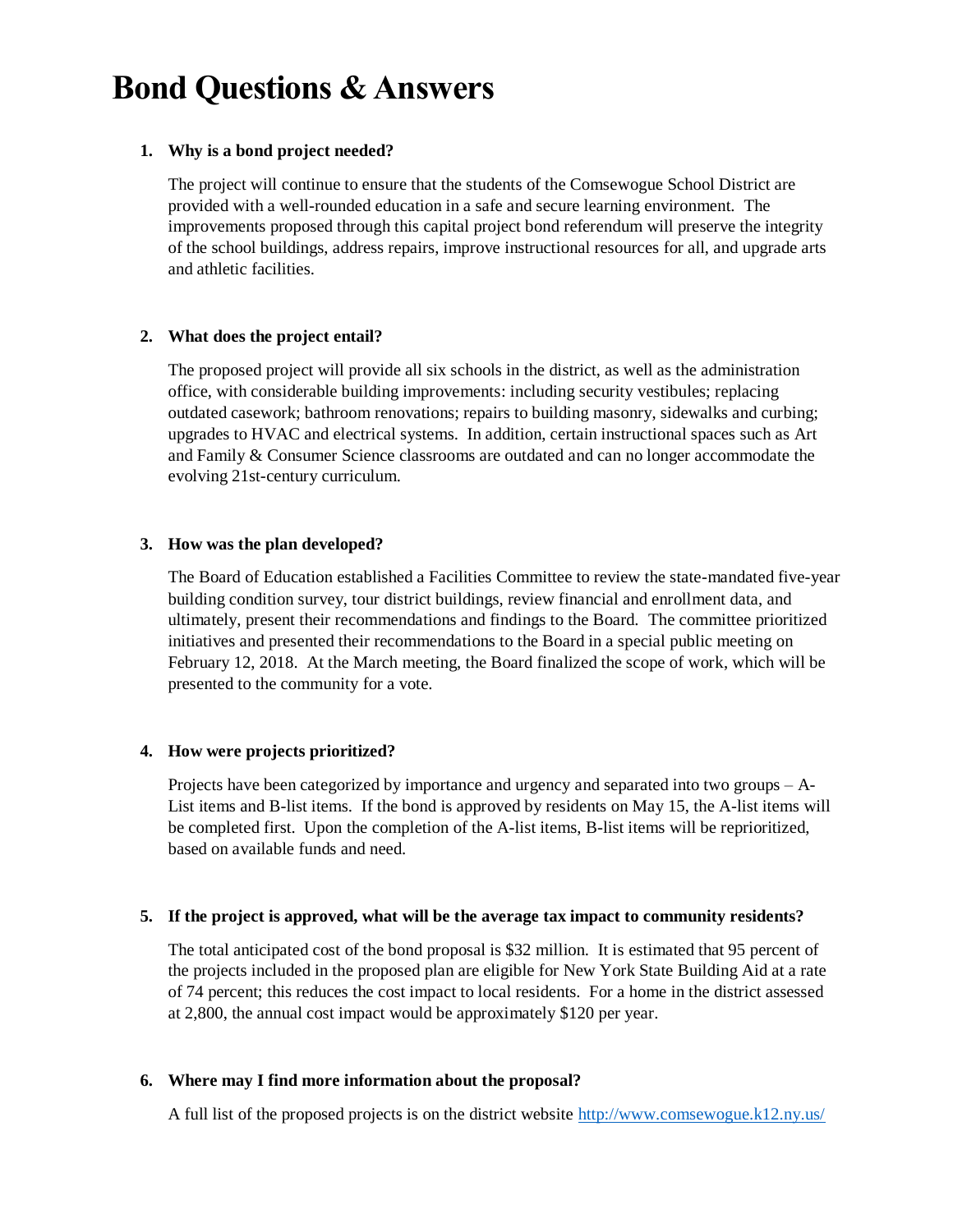#### **7. How many bonds are there?**

There is only one bond. The bond is only the "A" list items on the list. The B list will only be done if there are available funds left over and will be prioritized.

## **8. How do you figure out the \$120 increase?**

The full value of all the property in Comsewogue (after all exemptions except star) is \$21,729,284. There are 8,233 properties included in that assessment. 21,729,284 Assessed Value divided by 8,233 equals the average assessed value of 2,639. In the calculation we used a 2,800 assessed value which is slightly above average. The net cost projected per year is an increase in the tax levy of \$927,174. We divide that by the assessed value estimated at \$21,600,000 (to be conservative instead of the higher number of 21,729,284). Mathematically stated:  $$927,174/21,600,000 = .0429 \times 2,800 = $120.$ 

## **9. Is the bond increase tied to the budget?**

The 2018-2019 Budget that is put up for vote on May  $15<sup>th</sup>$  does not include a bond increase. The residents are only voting on a Bond proposition.

## **10. Why is roofing for the other buildings not being addressed in the bond?**

The other building roofs are expected to have a useful life beyond 5 years. Terryville Road School has the oldest roof in the district and it will be beyond its useful life in 5 years.

## **11. What's the point of Solar on Terryville? Will we get savings from it?**

The district estimated that it will receive a payback from the solar array on the roof in less than 4 years. The district receives 74.3 % aid on approved capital expenditures. The solar is expected to generate approx. \$90,000 per year, at a projected net cost of  $$1,200,000 \times 0.26\% = $312,000$ .

# **12. Why do the costs of the project seem high? How do you decide which contractor gets the job?**

The project cost estimates are loaded costs that include contingency, escalation, soft costs and fees. Soft costs are costs of surveys, assessments, legal fees, bonding, and advertising. School Districts follow General Municipal Law which requires that contracts be procured in a manner so as to assure the prudent and economical use of public funds. Bids are advertised, competitively bid and awarded to the lowest responsible bidder.

## **13. Why a concession stand/press box that only caters to a select number of athletes?**

The entire community will benefit from an improved area along Bicycle Path with bathrooms available for Homecoming, Graduation and many other events. In addition, there will be handicap accessible bathrooms and the unsightly port-a-potties will be removed. Additional parking will be provided. The improved appearance of the area will be a benefit to the entire community.

## **14. When will payments on the bond begin?**

It is expected that a portion of the Principal and Interest will become due in Fiscal year 2020- 2021, pending New York State Education approval. Bonds will not be issued before project approval which is expected to take 40 weeks from Bond approval. Interest must be paid within 12 months and principal has 24 months for first payments to begin after issue of Bond.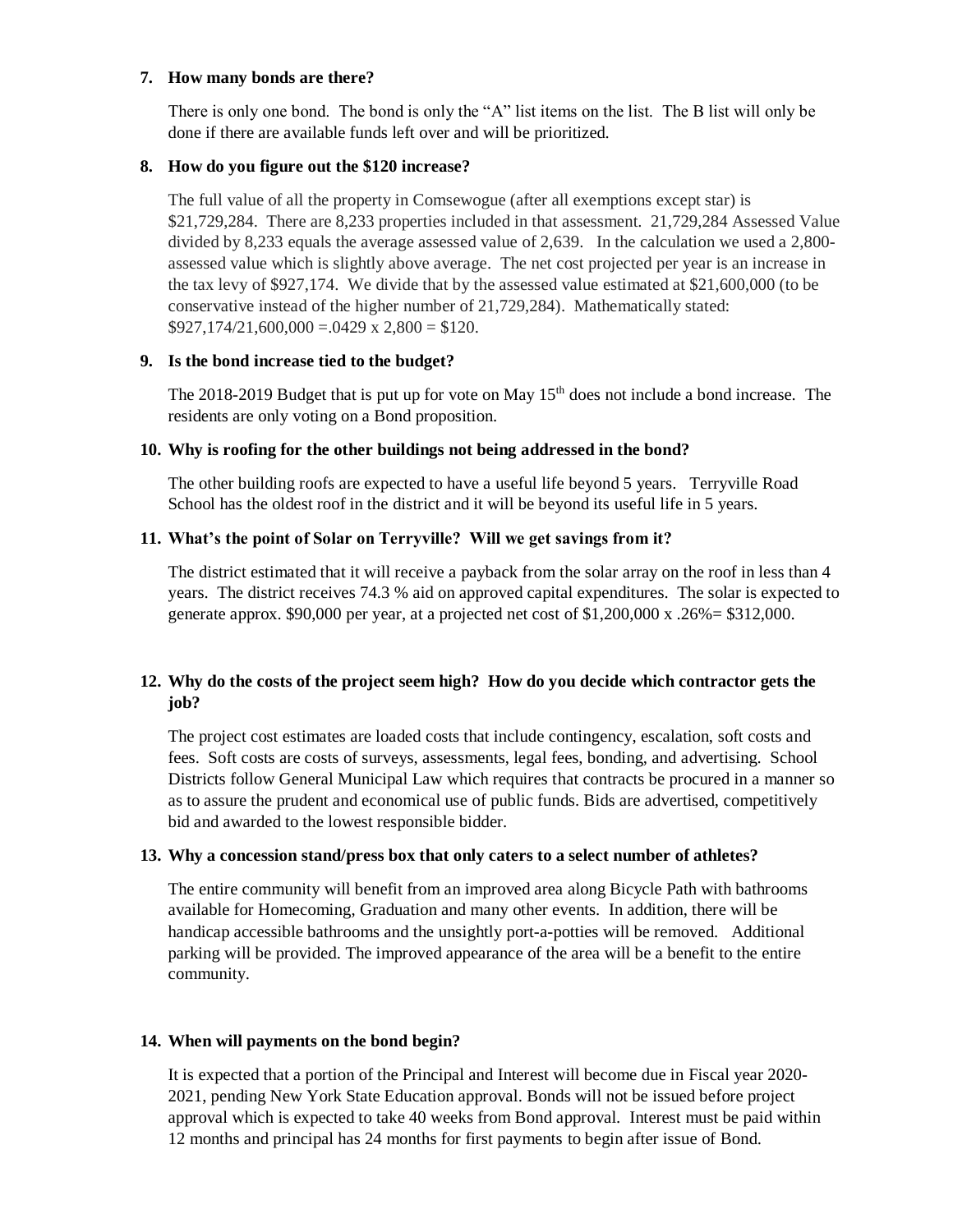## **15. How do you register to vote for the bond?**

Any resident that has voted in a general election in the Town of Brookhaven during the last four years is eligible to vote in a school district election. Pease contact the district clerk at 631-474- 8109 to register if you are over 18, a United State Citizen and have lived in the school district for a minimum of 30 days.

#### **16. What are we doing to improve the Pre-K drop off?**

The Pre-K drop off and pick up at the Norwood Elementary school will be improved by adding additional parking and a safe designated waiting area.

#### **17. When will I see work begin on the bond projects?**

Pending State approval, the residents may see work begin during summer 2019.

#### **18. What is the building condition survey?**

The State Education Department requires the District to hire a licensed Architectural/Engineering firm to prepare the Building Condition Survey Report every five years. The report identifies the condition of the building and site related components and is used to develop the five-year Capital Facilities Plan which serves as a tool for the District to manage its capital needs and goals. The survey is submitted to the New York State Education department.

#### **19. How quickly does the State give us State Aid on a project?**

The project must be substantially completed, and the final cost submitted to the State in order for Building Aid to start on a project. This will normally occur 18 months after the project is approved by the State.

## **20. I see the district is anticipating a savings of 90k per year for the solar on the Terryville roof, how much will we save on electric by upgrading electrical systems included in the bond?**

The electrical work included in the Bond list is to accommodate new technology and other increased electrical needs in the building. LED light fixtures are included and will generate a small savings.

## **21. Is the new casework easier to maintain?**

New casework will reduce ongoing maintenance of existing cabinetry and casework. It is difficult to replace parts and we have refinished many times.

#### **22. Are we adding carpeting for sound quality – are there other options for new floor?**

Auditorium aisles are typically carpeted to improve the room acoustics. Other materials can be evaluated during the project design.

## **23. What type of fuel do the current emergency generators run on? Can we look at a solar generator if we get to the "B" list?**

If and when we get to the "B" list, we will certainly explore all options available.

## **24. What are wireless locksets on the "B" list?**

They are wireless locksets that also provide keyless access.